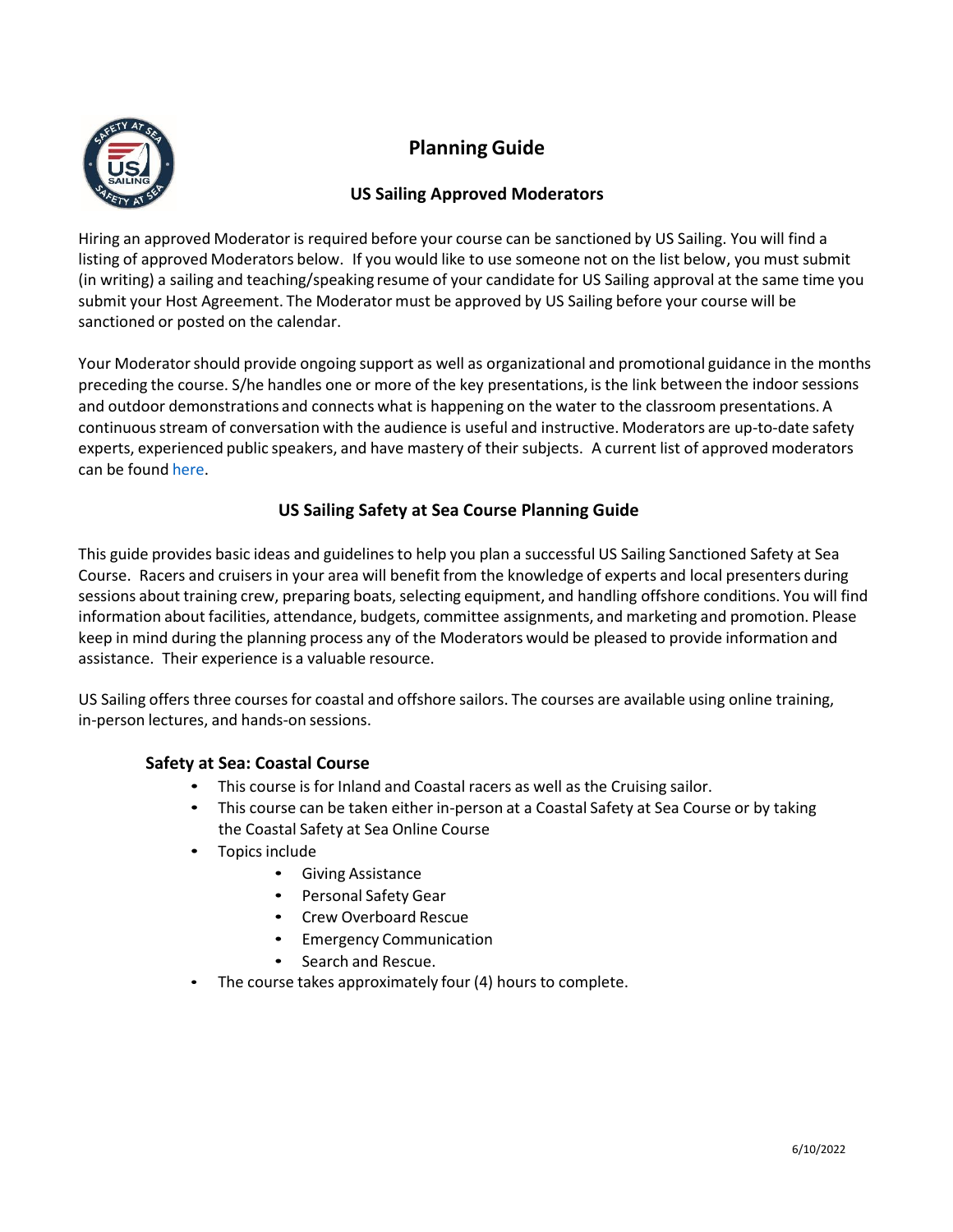## **Safety at Sea: Offshore Course:**

- This course is for Crew Members of Offshore Races, Long Distance Cruising Sailors, or any sailor looking to improve their sailing skills and hone up on safety protocol and procedures.
- This course can be taken either in-person at a one-day Offshore Safety at Sea Course or can be completed online by taking the Safety at Sea: Offshore Course and completing ALL 15 (Fifteen units listed below).
	- Giving Assistance
	- Personal Safety Gear
	- Crew Overboard Rescue
	- Emergency Communication
	- Search and Rescue.
	- **Crew Health**
	- Marine Weather
	- Cold Exposure
	- Care and Maintenance of Safety Gear
	- Signals
	- Heavy Weather
	- Storm Sails
	- Damage Control
	- FIrefighting and Pyrotechnics
	- Liferaft and Survival

## **International Offshore Safety at Sea with Hands-On Training:**

- This course is for Crew Members participating in International Races or where a World Sailing certificate is required, as well as Long Distance Cruising Sailors, and any other sailor who wishes to be safer on the water and gain hands-on practical experience with aspects of safety listed below.
- This Certificate can be earned several ways:
	- Complete an in-person two-day International SAS with Hands-on Training weekend; OR
	- Complete a One (1) day in-person Offshore In-Person Course followed by a Hands-On course. The Offshore in-person course (proof of participation in the Offshore course is required).
	- *OR*
	- Safety at Sea: Offshore Online Course (Units 1-15) followed by a Hands-On In-person course. Proof of completion of all 15 Units is required. If Units 1-10 were completed, the participant must complete Units 11-15 prior to taking the Hands-On course.
	- *OR*
	- Complete an approved Refresher Course for International Safety at Sea Certificate. The participant must take and complete inline Units 11-15 prior to the course.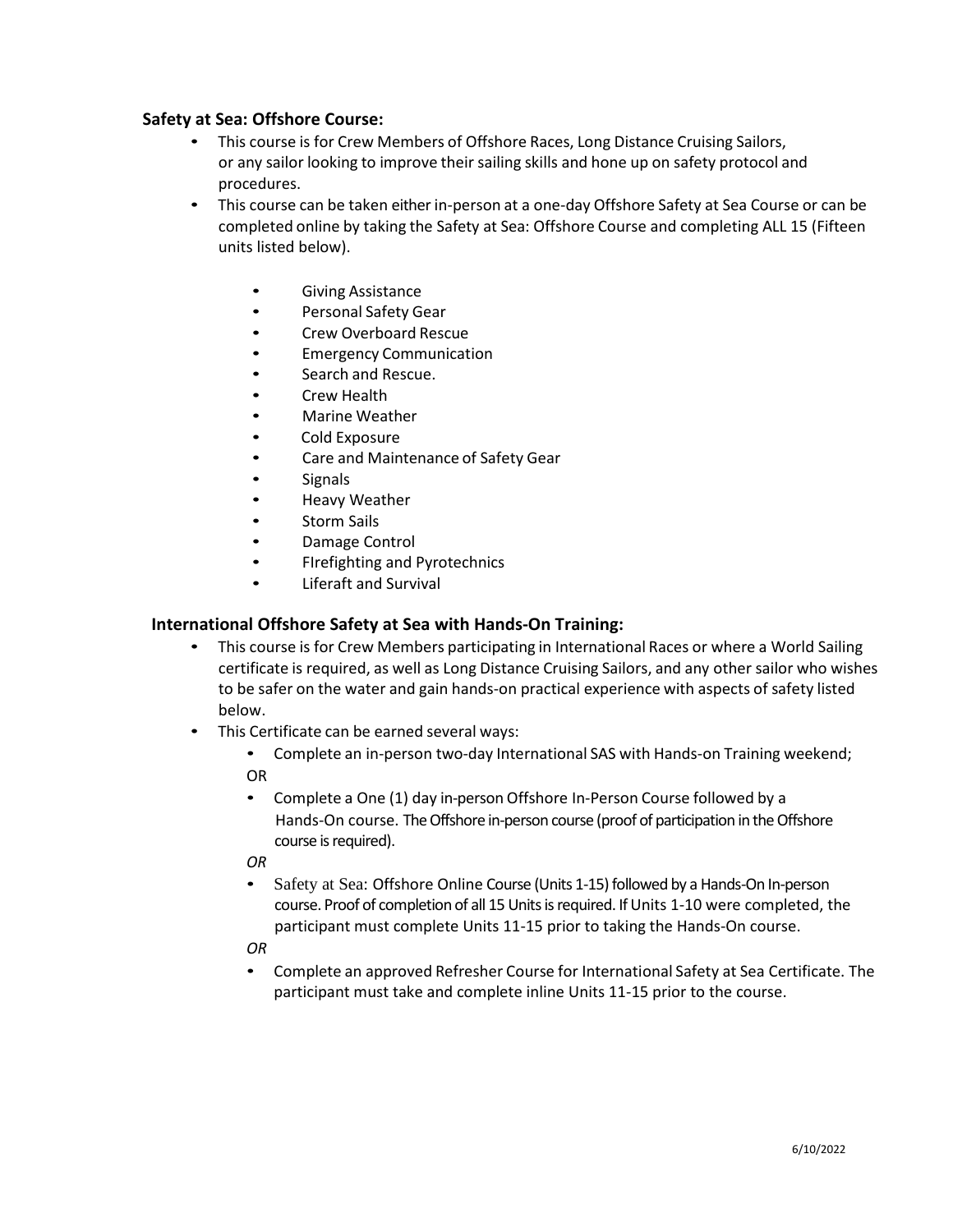## **To conduct a successful course, we suggest you consider the following;**

- 1. Decide whether you are hosting a Coastal, Offshore, or International Offshore course.
- 2. Form a Safety at Sea Organizing Committee
- 3. Select a date for your course. Check the US Sailing website to ensure that you're not in direct conflict with an already-scheduled course in your area.
- 4. Select and contact a Moderator to ensure availability.
- 5. Fill out the Host [Agreement](https://form.jotform.com/221595152371151) to US Sailing.
- 6. Create a marketing and promotion plan.
- 7. Based on your anticipated audience size, select an appropriate facility.
- 8. Create a budget for your course using the US Sailing spreadsheet
- 9. Select how you'll handle registration.
- 10. If desired, seek local sponsorship.
- 11. Work with your Moderatorto select local and national presenters, and to assign topics. Create a schedule for each day of the course with assistance from your Moderator.
- 12. Ask for guidance and help from US Sailing regarding any details or questions.

Questions or suggestions about the US Sailing Safety at Sea Courses should be directed to

#### **US Sailing Adult Programs**

**[safetyatsea@ussailing.org](mailto:safetyatsea@ussailing.org) 1 Roger Williams University Way, Bristol, RI 02809 Phone: 401-342-7900, extension 7914 or 7934 Fax: 401-342-7940**

## **Detail of Action Items**

# **1. Decide whether you're going to offer a Coastal, an Offshore, an International Offshore, or a Hands-on only course.**

This decision dependslargely on whether your course is held prior to a race where Safety at Sea training is required. Many transoceanic races now require the International Offshore Safety at Sea Course, for 30-50% of the crew, including the skipper or watch captains.

Other races may require the Safety at Sea: Offshore Course, while coastal races frequently require the Safety at Sea: Coastal Course. By knowing the safety requirementslisted in the Notice of Race for races in your area, you can best meet the needs of the sailors.

Recently, the InternationalOffshore Course Safety at Sea with Hands-On training has become the most requested across the country. It is now considered the "standard" course that most folks want to take. While it's more complicated logistically to manage, sailors who experience it are frequently the best salespeople for it, since they appreciate the value of the hands-on training. This can be offered in the traditional 2-day in person format, or by offering two concurrent days of "Hands-On" only courses to accommodate more participants.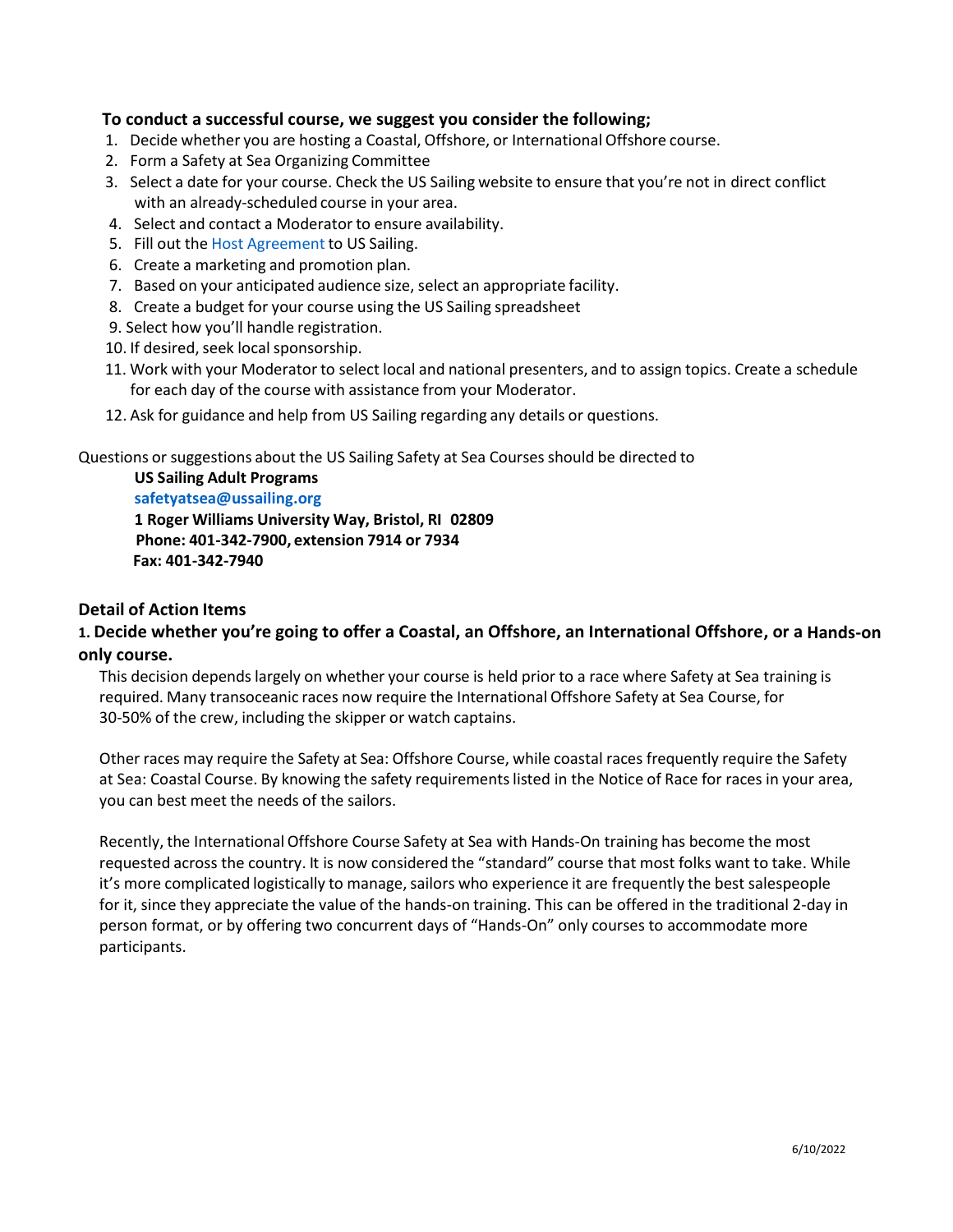There are online versions of the coursesthat are complementary to the traditional "in-person" courses. The following chart illustrates the ways that students can get their certifications.

| <b>Type of Course</b> | <b>Method of</b>  | <b>Time and Number of Topics</b> | <b>Comments</b>                 |
|-----------------------|-------------------|----------------------------------|---------------------------------|
| (In Person)           | <b>Delivery</b>   |                                  |                                 |
| Safety at Sea:        |                   |                                  | Ideal for boat shows, yacht     |
| Coastal               | Lecture           | 4 hours, 5 topics                | clubs, and community            |
|                       |                   |                                  | sailing organizations.          |
| Safety at Sea:        |                   |                                  | Ideal prior to offshore races.  |
| Offshore              | Lecture           | 8 hours, 8-10 topics             |                                 |
|                       |                   |                                  |                                 |
| International         |                   |                                  | Generally held over a           |
| Offshore              | Day 1-Lecture     | 16 hours, 15 topics              | weekend.                        |
| Safety at Sea         | Day 2-Hands-On    |                                  |                                 |
| International         | In-Person         | 8 hours, 6-8 topics              | For International Offshore      |
| Offshore              | Hands-On only Day |                                  | certificate holders who want to |
| Refresher course      |                   |                                  | renew. Certificates that were   |
|                       |                   |                                  | earned in the past 10-years     |
|                       |                   |                                  |                                 |

| <b>Type of Course</b>      | <b>Method of</b> | <b>Time and Number of Topics</b> | <b>Comments</b>                                                                                                  |
|----------------------------|------------------|----------------------------------|------------------------------------------------------------------------------------------------------------------|
|                            | <b>Delivery</b>  |                                  |                                                                                                                  |
| Safety at Sea:             |                  |                                  | Ideal for near-shore, coastal                                                                                    |
| Coastal                    | Online           | 4 hours, 5 topics                | racers, or short-distance cruisers                                                                               |
| Safety at Sea:<br>Offshore | Online           | 12-14 hours, Chapters 1-15       | Ideal prior to offshore races. All<br>15 Units must be completed to<br>be eligible to take a hands-On<br>course. |

# **2. Form a Safety at Sea Organizing Committee**

While there have been many successful courses planned and executed by a dedicated individual, planning and hosting a successful course is best accomplished via an organizing committee.

Including others from the sailing community will enhance the experience of your attendees by adding a diverse range of expertise. Ideally, planning should begin 9-12 months before a course.

- Consider seeking out sailors for the committee with experience in a specific area and assigning responsibilities as well as dividing the labor. Aside from a planning committee, organized volunteers will be needed to help with the actual event.
- It is beneficial to designate a committee member as the volunteer coordinator.
- Other committee member responsibilitiesmay include budgeting, presenters, marketing and publicity, equipment, signage, registrations, materials distribution, facilities, presenter support, food & beverages, audio/visual, safety, cleanup and security.
- Please note this is not a comprehensive list. Each event will have many other details that require attention. Your sailing community local yacht clubs are excellent places to solicit for assistance.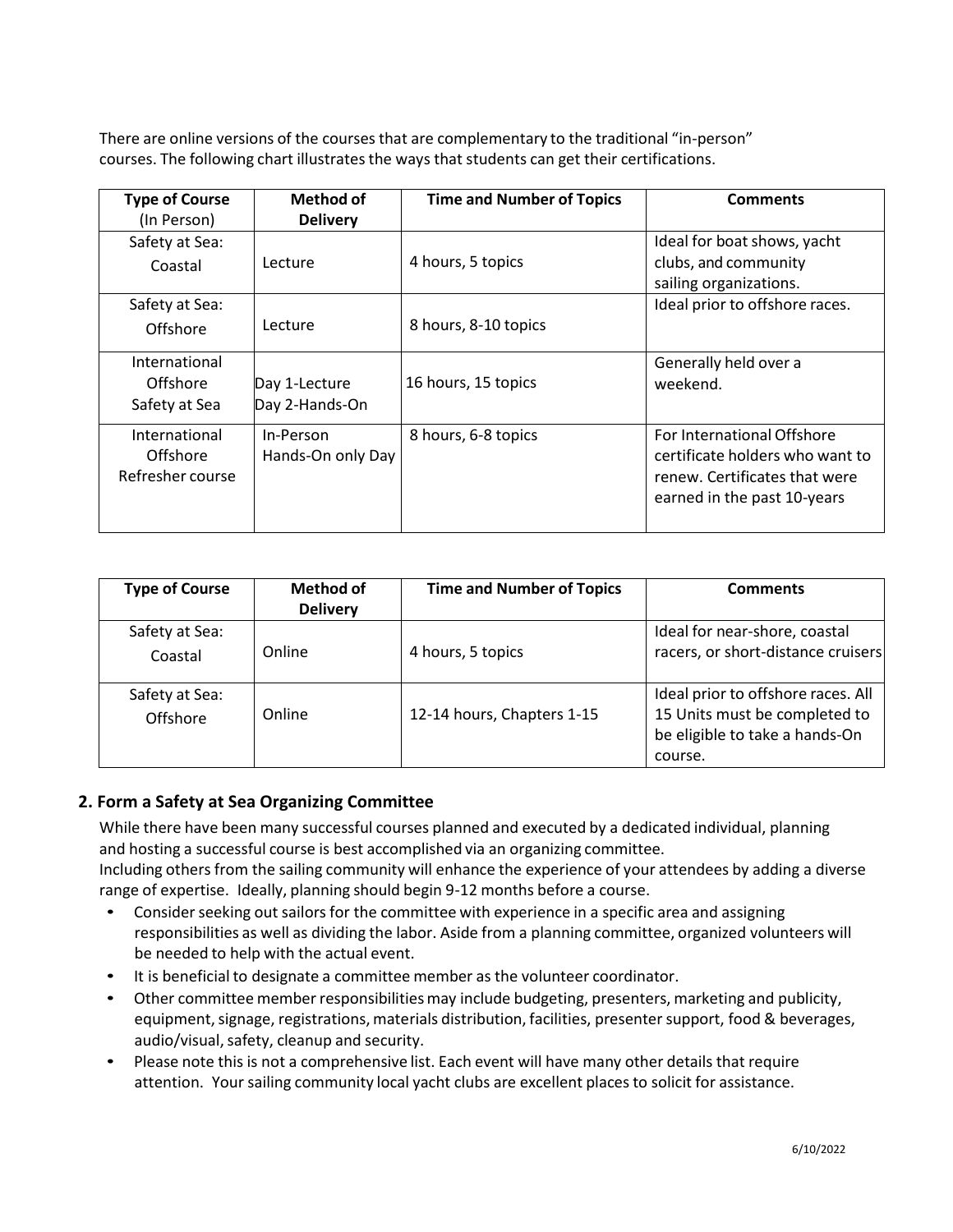## *A planning timeline might look like this:*

**1 year ahead**: form your committee, conduct market research, and establish a budget.

**9-12 months before event:** set date of the event, fill out the Host [Agreement,](https://form.jotform.com/221595152371151)select a [Moderator](https://www.ussailing.org/education/adult/safety-at-sea-courses/us-sailing-approved-moderators/) from US Sailing and begin selecting presenters, create a marketing plan, find and select your venue.

**6-9 months**: work with the Moderator to establish a rough schedule, arrange for presenters, for U.S. Coast Guard assistance and set up the registration process.

**4-6 months:** start taking registrations, begin marketing push.

**3 months out**: finalize the agenda with your Moderator, rent any required equipment you need, concentrate on marketing, ensure the moderator's travel & lodging arrangements are made.

**2 months out:** Communicate with US Sailing staff regarding your expected attendance. Some of the support materials need to be mailed and require some lead-time to ship. You will receive bannersfrom US Sailing. US Sailing has a new Safety at Sea book available through our online store.

**1 month out:** make a final push to fill your course/venue.

The standard US Sailing Safety at Sea: Offshore In-person Course is a one-day lecture-style event. This format allows each presenter to give one presentation on a subject to the entire group at the event. Many courses include a demonstration by a U.S.CG rescue helicopter and COB rescue if the waterfront venue permits. This demo requiresthat the course group move outdoors. If your demonstration includes a Lifesling or Quick-Stop rescue method demonstration, arrange and practice it with your crew before the event. Several courses have struggled with this part of the program. It takes careful planning and practice to ensure that it is presented professionally, and the attendees understand the process. Please contact US Sailing's office or your moderator if you have any questions.

If you are planning to host a Safety at Sea: Offshore In-person Course, consider adding a second day that includes a Hands-On Training day to your course. This will enable some participants to acquire the International Offshore certificate which is needed for crew participating in a sailboat race where the International Offshore course is a requirement for some portion of the crew. If your event is being held prior to race that has this requirement (check with local race organizers), we encourage you to add this second Hands-on day. This Hands-On day greatly expands the amount of information presented to attendees, but also increasesthe complexity of logistics. For example, a pool is necessary for the life raft training and inwater life jacket practical and several classrooms are needed for the sessions. You may have to pay to have a lifeguard on duty and/or have additional insurance to cover the in-water training. But for those locations where the sailors require the additional certification, it makes sense to offer it.

*Note that Appendix G* of World Sailing Offshore Special Regulationsrecommends a class size of 20 for Hands-On training. It can be expanded if logistics can accommodate, consult your moderator. Completion of the classroom lecture (first day) and Hands-On training (second day) within the same calendar year earns the participant a World Sailing Approved Offshore Personal Survival Course Certificate that is valid for five years. In the U.S., the trend is to use classes of 12-20 students who rotate through various "stations" during the second day, allowing up to 80 students to participate in the Hands-On day.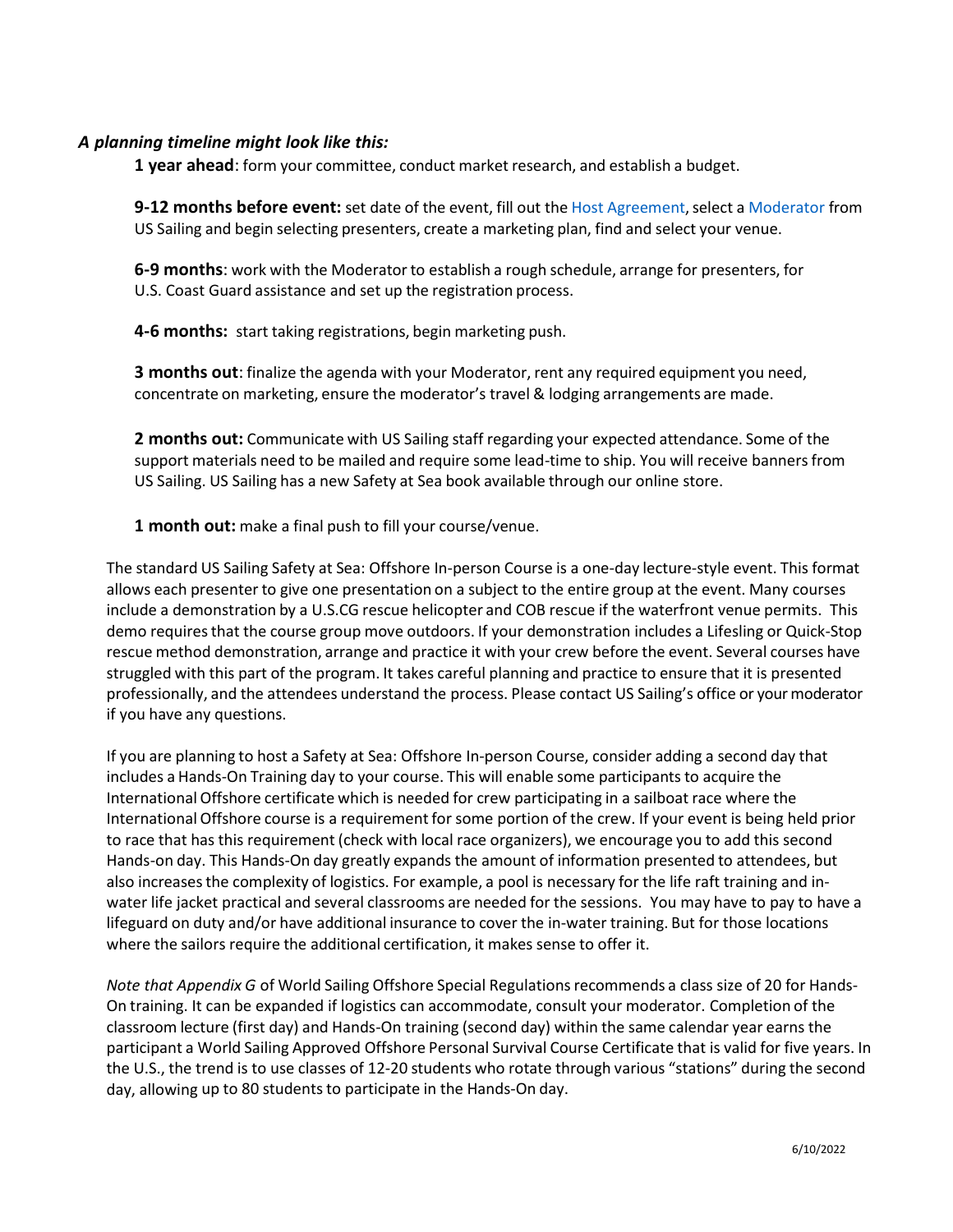## **3. Select a Date for your Course**

It is important to check the US Sailing posted list of scheduled Safety at Sea Courses to make sure that your course does not conflict with another course in your area. You don't want to have to compete for participants on the same dates with another local or regional event unless the demand is high.

## **4. Moderators and Presenters**

For your course to be sanctioned, you must use an approved moderator. The Moderator must be involved in the scheduling to ensure all the required topics are covered. The Moderator can provide invaluable feedback on what works and doesn't from their experience of past events. In addition, you will want to bring in local "experts" for specific topics. Keep in mind that not everyone is a good public speaker even if they are very knowledgeable about their subject matter. Try to observe a presentation by a prospective presenter before making a commitment. Consult with your moderator with your suggestions for local presenters of topics.

Work with your Moderator to be sure that the time allotted is appropriate to the subject matter. Encourage any new presenter to present their material to your committee first, and to consult with the Moderator.

All presentersshould be provided with a copy of the US Sailing's " Safety at Sea: A Guide to Safety Under Sail and Personal Survival". They should also be given a copy of the Learning Objectives for the chapter they will be presenting. The Moderator will work with each new presenter to make sure they are "on topic". One trap to be avoided is having the local "pro" speak on a topic that seems to be appropriate, but on which s/he may not follow the recommended sub-topics or learning objectives. "Pros" often rely on sea stories to make their points and end up not providing actionable information. This often happens during presentations on Marine Weather, Heavy Weather, and Damage Control.

Presenters on marine medical topics should fully understand the issues that directly affect sailors, which generally require that they are active sailors themselves. We find that emergency room doctors and nurses who sail offshore, as well as doctors and nurses with wilderness medicine experience, do an excellent job. It's even better when the same professional can speak to the issues of Crew Health as well as Drowning and Cold Exposure.

Moderator fees are generally \$1700 for the course and \$500 for a second day. The recommended fee for a second strong presenter is \$500. In addition, the travel costs for the Moderator and presenters are covered by the Host Organizer. Please confirm with your specific moderator their requirements. NOTE: in smaller venues, and especially when the venue is close to the moderator's home, it may be possible to negotiate this fee.

If possible, obtain advance copies of any materials that are to be handed out. US Sailing suggests distributing digital versions posted to your website rather than printing hard copies. This practice reduces the use of paper and saves time and money. Some Moderators or presenters consider their portion of the presentation to be intellectual property and may not make it available.

Consider having a clock visible to the podium. The Moderator will do his/her best to keep the presentation on schedule, but a visual cue is helpful. Audience members will appreciate an event that keepsto the schedule and the Moderator will appreciate assistance in keeping lectures within the time frame permitted.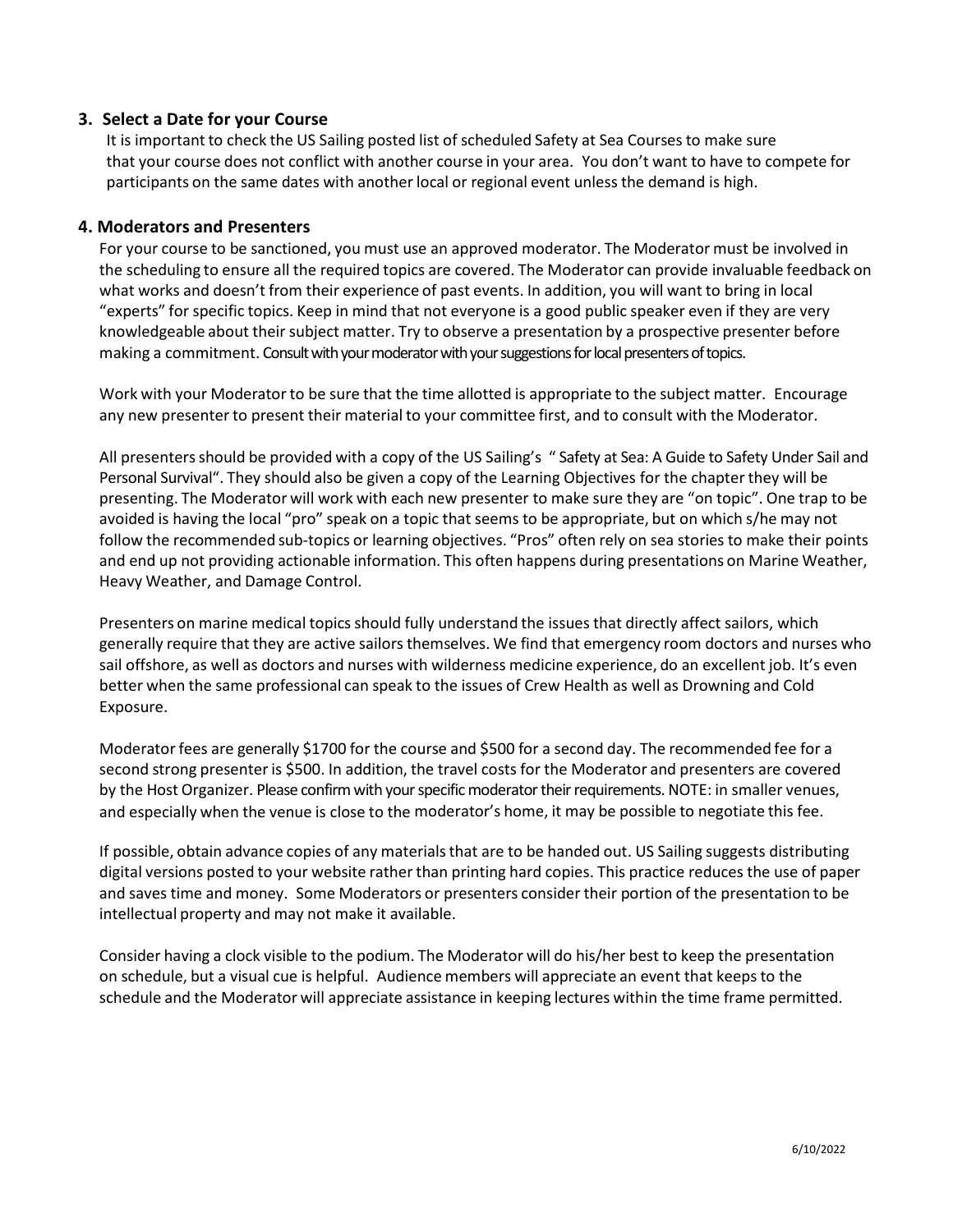## **5. Fill out your online Host [Agreement](https://form.jotform.com/221595152371151)**

Consult the existing Safety at Sea Calendar to verify that there is not another SAS Course in your area on the same date that is being considered. A signed US Sailing Sanctioned Safety at Sea Course Host Agreement must be submitted for US Sailing to add an event to the official calendar and to national advertisements. If your agreement is not complete or not signed, the course will not be sanctioned, and the participants will not receive the necessary certificates.

US Sailing recommends that a Host Agreement be executed and returned 9-12 months before an event. However, for those coursesthat are 'last minute' events, we recognize that this may not be possible.

#### **6. Marketing and Promotion**

Marketing is usually critical to fill an event. Consider hiring someone to help with this if you don't have an experienced volunteer. Note: Keep in mind that many courses will have a burst of registrations in the last two weeks. Make sure that you have a maximum number of attendeesin mind and avoid overselling the event.

National promotion of the event will be done through US Sailing and will include advertising in publications and/or digital media, as well as on the US Sailing website. US Sailing recommends robust, grassroots promotion to fill your course. Suggestions Include: targeting local yacht clubs, fleets, sailing websites, blogs, and Facebook.

Create an event page and use a landing page through your registration host. Meet with your local sailing publicationsto create a marketing strategy that includes plenty of repetition. Schedule a monthly press release to local newsletters and buy advertising. Create posters (US Sailing and other organizers can provide photos & logos) and place them in stores, yacht clubs and other chandleries.

These should be posted 2 to 3 months before the event. Some courses are associated with a specific offshore race will have a "built-in" potential audience. In those cases, work closely with race organizers to be sure the course is promoted on the event website, within race promotional materials, and written communications.

Contact local race organizers and celebrities that might be willing to help with promotion. Contact clubs and other organizers of related events; ask them if you can give a five-minute promo before their event. Many yacht, and cruising clubs are looking for monthly presenters and topics of discussion. Become a promoter. Use fleet newsletters and local races to publicize. Try using public service announcements on the radio and TV.

## **7. Facilities**

In-person courses are offered in many different types of facilities. Everyone attending should be able to see and hear the presenter clearly. Community colleges work well for courses, as do large yacht clubs, community centers, and theaters. Plan to have enough room for everyone to be able to be comfortable for a full day, including any last-minute walk-ins at registration.

An ideal facility will have:

- an auditorium or ballroom type space allows for:
	- the use of high-quality audio & projection equipment,
	- ability to darken room with window treatments or darkened windows,
	- plenty of seating and legroom,
	- temperature control,
	- adequate lighting, and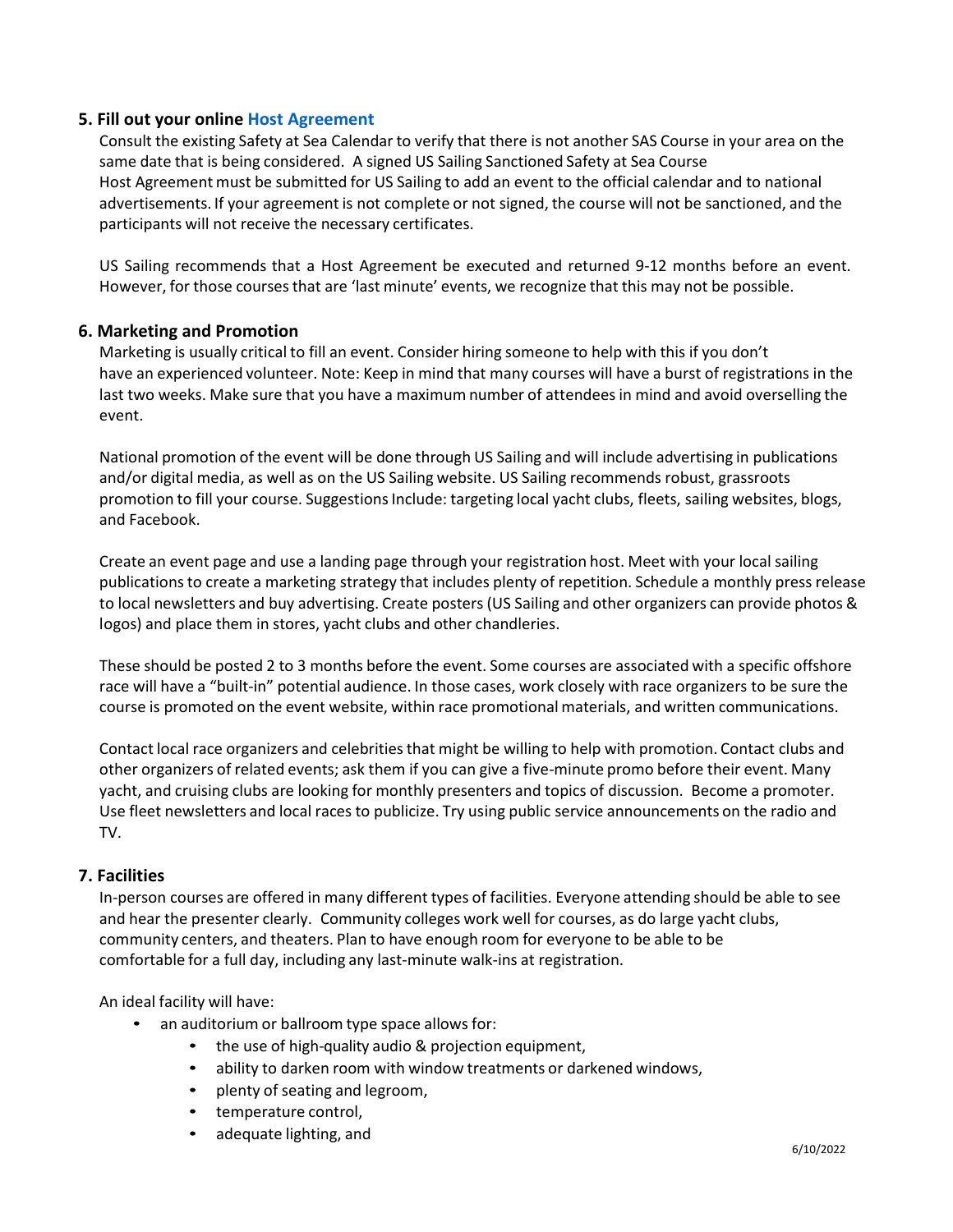- a space for vendors if you choose to include them.
- It is helpful if there is enough space for "on deck" presenters to prepare and display safety equipment.
- easily accessible restrooms,
- convenient parking
- Have a dedicated Registration table staffed with volunteers who job is to check in attendees each day of the course, and who will verify and note Offshore or Online completion certificatesfor the Handson Day only attendees.

## **Audio/Visual Equipment and Testing**

Audio/visual equipment is an important component (and significant expense) of any course although many facilities can provide A/V equipment as part of the facilities rental. A large screen as well as a projector and laptop cables for the Moderator and presenters will be needed. Be sure to set up and test all equipment thoroughly with each presenter to avoid a course that fails due to technical problems. NOTE: The need to be able to darken the room sufficiently is often overlooked.

Ambient light from windows, especially in the morning and afternoon, can overwhelm any projector. Make sure your facility can be made dark enough. Use black drop cloths over windowsif no curtains are present. Also make sure that the projector you intend to use has enough light output to provide bright, crisp images.

Including "in-the-water" sections and addressing safety concerns

- Plan to have adequate, properly certified lifeguards and rescue boat operators available.
- Everyone should bring the inflatable lifejacket that they regularly use for their offshore racing or cruising.
- Consider bringing everyone together before the event to practice working together on this portion of the event. Use handheld radios to communicate.
- Obtain appropriate permits from local authorities and the U.S. Coast Guard, especially if you need to control other vessels in and around the demonstrations.
- Contact local U.S. Coast Guard, law enforcement, fire departments, and 911 operators before demonstrating visual distress signals. If you wait to call on the day of the event, you may be told you cannot hold your demonstration.
- Have an Emergency Action Plan (EAP) in the event of a real emergency.

## **8. Budget**

Successful courses are those that establish a budget with a minimal goal of breaking even for the event. Keep in mind that there are fees due US Sailing for processing the certificates, *see* the Host [Agreement](https://form.jotform.com/221595152371151) for pricing. It is recommended that you build-in the cost of the "[Safety](https://shop.ussailing.org/shop/safety-at-sea-a-guide-to-safety-under-sail-and-personal-survival/) at Sea, A Guide to Safety Under Sail and [Personal](https://shop.ussailing.org/safety-at-sea-a-guide-to-safety-under-sail-and-per.html) [Survival](https://shop.ussailing.org/safety-at-sea-a-guide-to-safety-under-sail-and-per.html)" for each participant. Contact US Sailing for pricing.

Use the US Sailing SAS Course budgeting spreadsheet (or one of your own) to make sure that all expenses have been anticipated, including speakers' fees, travel, food, etc.

It is important not to undervalue the cost of the training being offered. A typical mistake is to charge too little. Include equipment rental in the budgeting process. Often, the equipment can be borrowed from local clubs, but it is important to ensure it works prior to the event. Another significant expense will be lunch, snacks, and beveragesfor the attendees. Box lunches and a big coffee maker have worked well in the past. Catering costs can break any budget if not controlled. Be sure to have plenty of trash and recycling containers.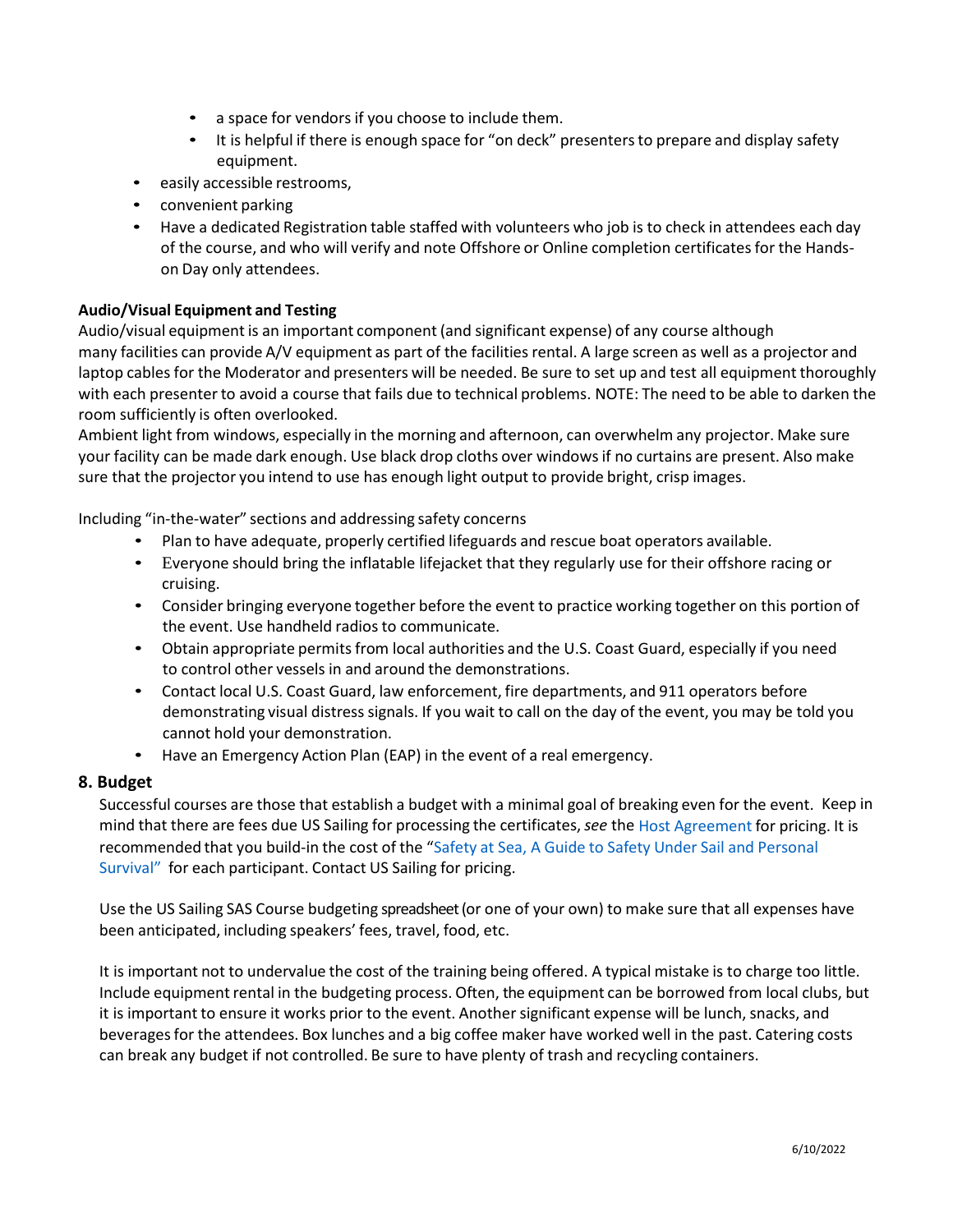# **9. Registration and Certification Requirements**

US Sailing recommends hosts use an online registration process through provider. Online registration will prevent errors and streamline the process. Posting an FAQ page is also recommended. Having a specific and explicit registration process will lighten the workload and prevent the host from answering the same questions over and over.

Make sure that the registration process allows for credit card purchases(and make sure to budget for credit card fees).

Consider a discount for early registration to help boost registrants.Offering discountsfor couples or multiple members of a crew encourages increased safety training for each boat and adds attendees quickly. Accepting registrations on the day of the event slows down the process and is cumbersome. Prior hosts have found that requiring pre-registration works to prevent delay and avoids overwhelming the facility and staff. If you plan on accepting registrations at the door, consider imposing a late fee.

Not only is it imperative to have complete information from each attendee in order to produce US Sailing certificates and maintain the US Sailing online lookup tool, but it is also critical that a host volunteer verify attendance and participation on each day of the course. Full participation is mandatory for attendees to receive certificate. The format for submitting this information in Excel is provided '[here](https://www.ussailing.org/wp-content/uploads/2018/01/SAS-roster-template.xlsx)'. US Sailing will issue certificates within 2-weeks of receiving your course spreadsheet.

## **10. Sponsorship**

As stated earlier, US Sailing will do its best to publicize your sanctioned course in select magazines and/or any other digital media that it advertises Safety at Sea Courses in.

Sometimes US Sailing is able to secure national sponsors for Safety at Sea which may be able to assist with demonstration equipment. It is best to check with the office when you submit your Host [Agreement](https://form.jotform.com/221595152371151) to see if any assistance might be available.

Alternatively, you may want to contact a local life raft service center and offer them a sponsorship role in exchange for a raft and repacking. Since using a life raft for hands-on demonstrations can be expensive and a little complicated, don't leave this detail until the last minute.

Your organizationmay decide to include local vendors and sponsors. Keep in mind that merchandise sales at a Safety at Sea Course are discouraged, however vendors can take orders and fulfill them later. Adding vendors will change the type of facilities you'll require. Some courses charge a nominal fee for vendors to cover the related expenses. Other courses offer space to local business in exchange for local support of the event. In either case vendors should be low-key and specifically targeted to the audience and curriculum. Avoid including businessesthat are not directly associated with marine safety.

## **11. Curriculum**

Most courses run from 8 am to 5 pm and have a 15-minute morning and afternoon break, and a 30-45-minute lunch break. The breaks can be put to good use by scheduling the helicopter, COB, or pyrotechnics demonstration during these times.

There is a total of fifteen topics that can be covered in a Safety at Sea Course, depending on several factors:

- 1. Whether you're sponsoring and Coastal, Offshore, or International Offshore course. Longer courses allow more topics.
- 2. What your local sailing conditions are, and what would be of the greatest benefit to your sailors,